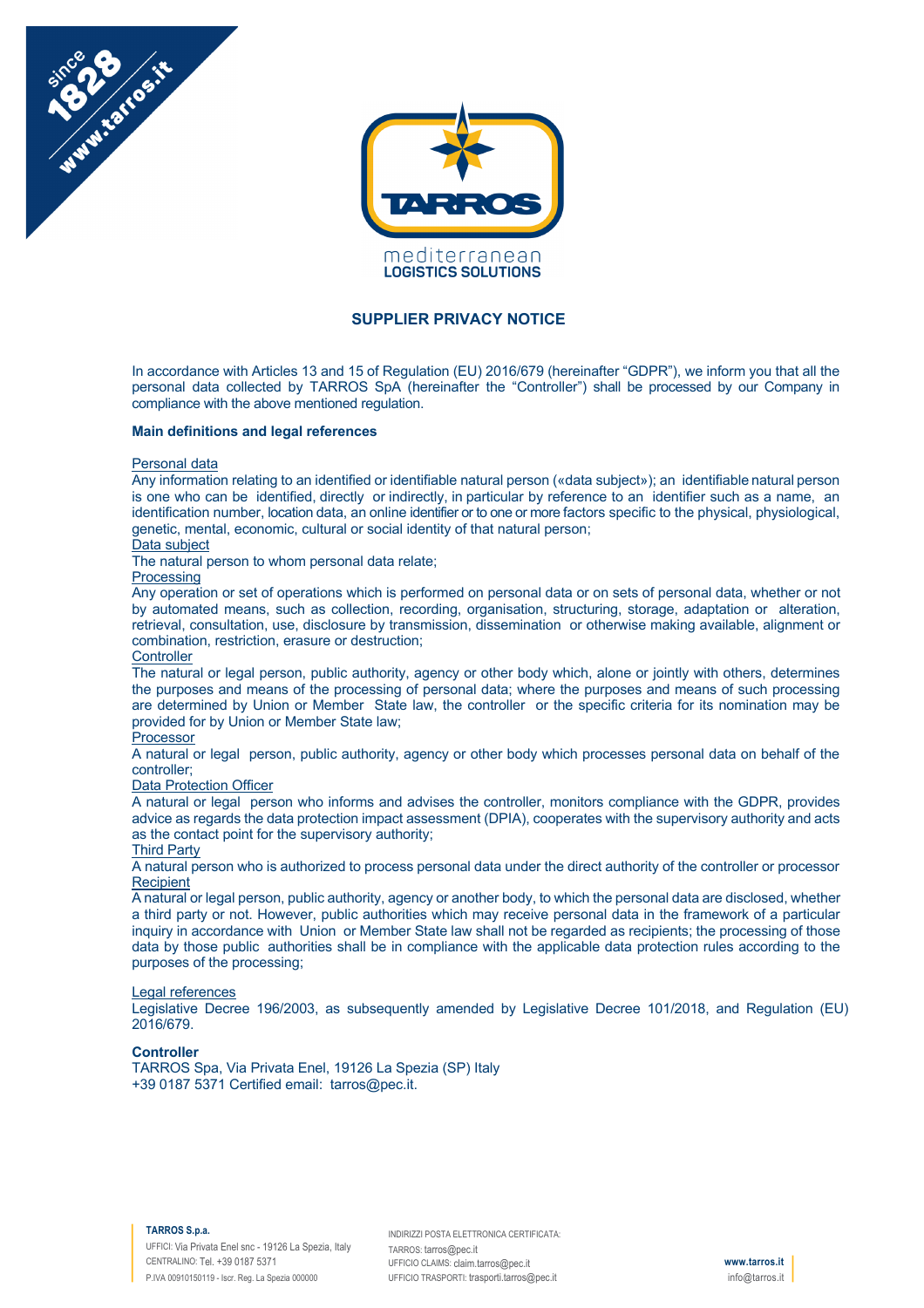

# **Purposes, legal basis and data retention period**

The personal data disclosed to the controller are necessary for:

1) Trade negotiations;

Maritimes in

- 2) Implementation of trade agreements;<br>3) Video-surveillance to protect the com
- Video-surveillance to protect the company's assets and for safety at work;
- 4) Legal protection;
- 5) Legal obligations.

The personal data are processed for the time necessary to fulfil the aforementioned purposes.

# CCTV footage is retained for 48 hours.

The personal data disclosed to the controller shall also be used for communication or marketing purposes, the data subject shall have the right to obtain the erasure of personal data concerning him or her from the controller.

The legal bases for processing pursuant to Article 6 of Regulation (EU) 2016/679 are:

1) as regards the personal data disclosed for trade agreements: processing is necessary for the performance of a contract to which the data subject is party or for the implementation of pre-contractual measures at the request of the data subject;

2) as regards the personal data disclosed for compliance with legal obligations: processing is necessary for compliance with any legal obligation to which the controller is subject;

3) as regards the personal data of the supplier and third parties processed for communication purposes in situations of accidents, natural disasters, adversities: processing is necessary in order to protect the vital interests of the data subject or of any other natural person;

4) as regards any other purpose: the consent.

### **Recipients**

We inform you that the personal data disclosed to the controller shall not be transferred to third parties but may be transferred to other recipients for compliance with all contractual obligations, to protect the company's assets, for legal protection and for compliance with legal obligations.

The controller may employ third parties as well, such as collaborators or professionals of other companies who are authorised to process the personal data disclosed to the controller.

#### **Processing**

Processing by the controller is performed by automated means and/or manually, without profiling as per Article 22, paragraphs 1 and 4 of GDPR, pursuant to Articles 29 and 32 of GDPR, in compliance with the principles of lawfulness, purpose limitation and personal data minimisation under Article 5 of GDPR. Data are processed at the registered office and any other place of business either of the controller or of the supplier.

### **TARROS S.p.a.**

UFFICI: Via Privata Enel snc - 19126 La Spezia, Italy CENTRALINO: Tel. +39 0187 5371 P.IVA 00910150119 - Iscr. Reg. La Spezia 000000

INDIRIZZI POSTA ELETTRONICA CERTIFICATA: TARROS: tarros@pec.it UFFICIO CLAIMS: claim.tarros@pec.it UFFICIO TRASPORTI: trasporti.tarros@pec.it